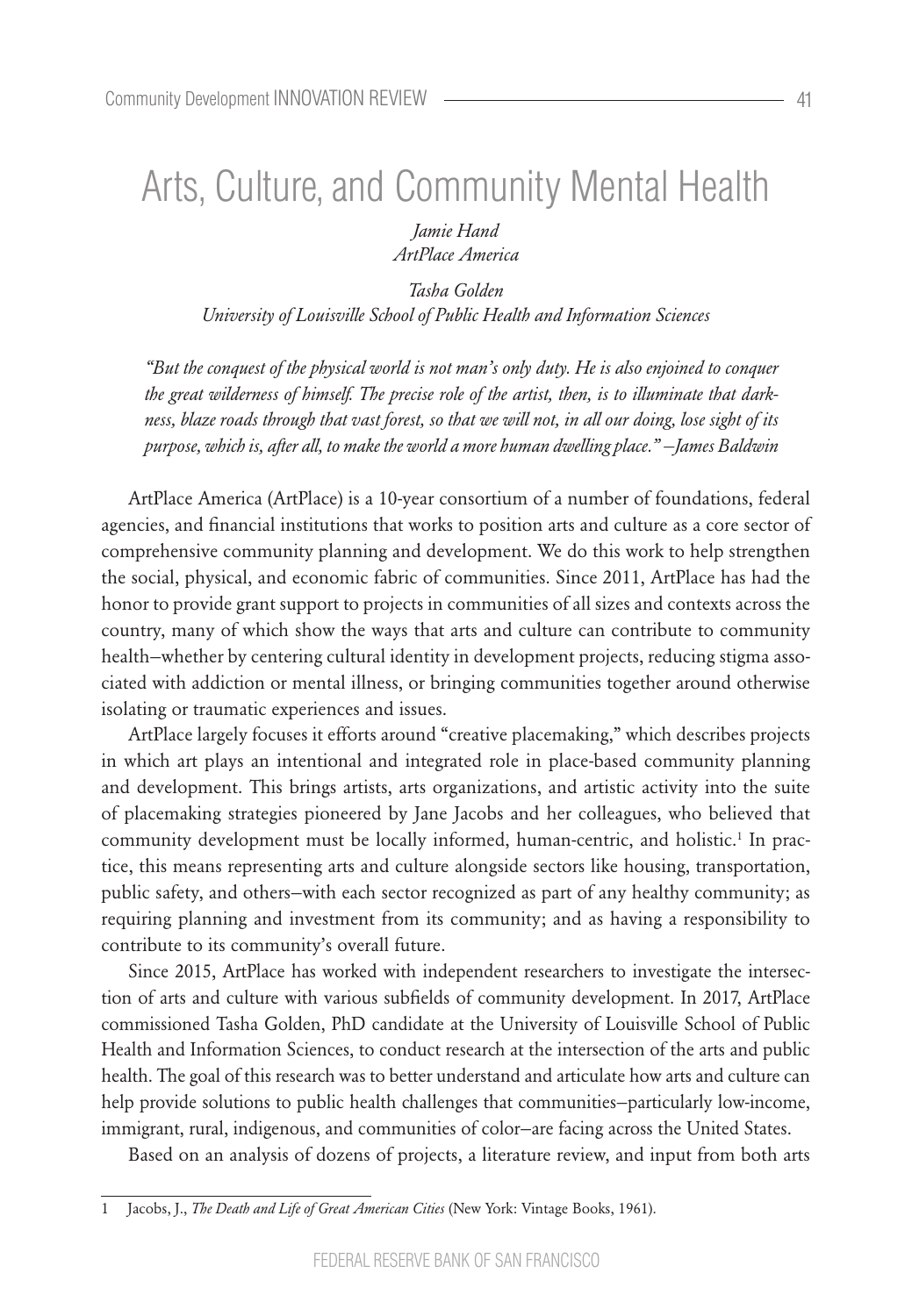and public health-sector leaders, Golden identified several domains where arts and cultural strategies are helping drive change in community health outcomes, or to the systems in which public health practitioners operate. Among these domains, what quickly stood out was the impact of creative placemaking on mental health—including stigma; trauma; communitylevel stress, depression, and substance use disorders; and cultural identity. Here we have taken these four categories as a frame, describing their relevance to public health and providing examples of initiatives that address them. Our findings suggest that infusing community development with creativity and collaboration stimulates the potential for unique mental health benefits that warrant continued investment and exploration.

# **Arts and Culture Can Reduce Stigma: One of the Fundamental Barriers to Mental Health**

*"When a vast, stifling denial in the public realm is felt by every individual yet there is no language, no depiction, of what is being denied, it becomes for each his or her own anxious predicament, a daily struggle to act 'as if' everything were normal."—Adrienne Rich*

Stigma2 is a priority issue in public health and health promotion, because it creates powerful obstacles to health care access and to protective factors, such as education and social connection.3 For example, when a condition or experience is not "talk-about-able," prevention and treatment information can become difficult or impossible to circulate.4 Stigma can also lead individuals to conceal conditions or experiences by avoiding treatment and isolating themselves—which generates additional significant health consequences.5 And because stigma silences many issues and groups, it limits public health's understanding of a given community and its health. When inadequate knowledge influences local service, resource, and funding decisions, the result may be the perpetuation of health challenges and inequities.

<sup>2</sup> Stigma is understood in public health as "the co-occurrence of labeling, stereotyping, separation, status loss, and discrimination in a context in which power is exercised" (Hatzenbuehler, M. L., J. C. Phelan, & B. G. Link, "Stigma as a Fundamental Cause of Population Health Inequalities," *American Journal of Public Health*  103 (5) (2013): 813–21). It has also been described as "devaluing a person or group of people based on the way society views a particular attribute or characteristic" (National Alliance of State & Territorial AIDS Directors, "Addressing Stigma: A Blueprint for Improving HIV/STD Prevention and Care Outcomes for Black & Latino Gay Men" (Washington, DC: NASTAD, 2014)).

<sup>3</sup> Stigma "thwarts, undermines, or exacerbates several processes (i.e., availability of resources, social relationships, psychological and behavioral responses, stress) that…lead to adverse health outcomes" (Hatzenbuehler, Phelan, & Link, 2013, p. 814).

<sup>4</sup> For example, in the United States, access to comprehensive sex education has frequently been stymied by stigma related to sex and sexuality.

<sup>5</sup> The dangers of social isolation itself have been compared to those of smoking and obesity (Cornwell, E. Y., & L. J. Waite, "Social Disconnectedness, Perceived Isolation, and Health among Older Adults," *Journal of Health and Social Behavior* 50 (1) (2009): 31–48). Among older adults, "social isolation and loneliness are associated with increased mortality" and "linked to…dementia, increased risk for hospital readmission and increased risk of falls" (Seegert, L., "Social Isolation, Loneliness Negatively Affect Health for Seniors" (2017)). Notably, social isolation related to stigma has been found to particularly affect individuals in lower socioeconomic situations (Rüsch, N., M. C. Angermeyer, & P. W. Corrigan, "Mental Illness Stigma: Concepts, Consequences, and Initiatives to Reduce Stigma," *European Psychiatry* 20 (8) (2005): 529–39).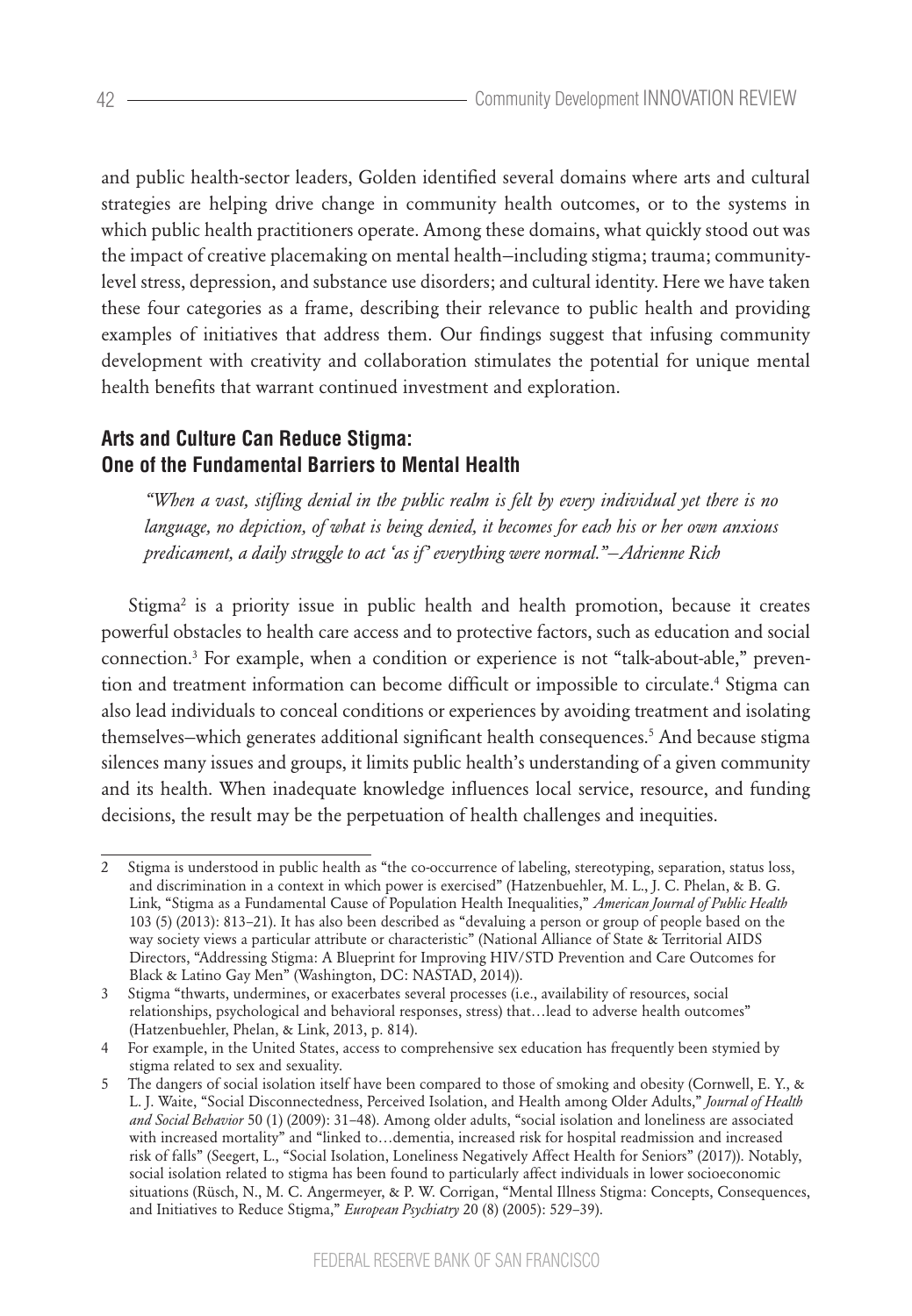Fortunately, arts and culture have a long history of cultivating spaces for the portrayal and discussion of challenging and stigmatized aspects of life experience. Artists, installations, and performances often take communicative risks that model or stimulate expression, action, and new norms. This can shift participants' and viewers' sense of being alone, or of being unable to articulate or share their experience.6 This effect is evident in the 100 Stone Project in Alaska: a statewide initiative designed to raise suicide awareness. Founding artist Sarah Davies connected with 100 of the state's "most vulnerable community members," inviting them to depict their "stories of illness, trauma, grief, disability, difficult transitions, and struggle" in physical form—perhaps kneeling, reaching, arms outstretched or tight around them–while artists cast them in plaster.<sup>7</sup> This approach allowed residents to share their felt experience without words, which can often feel out of reach; it also generated visible representations of pain that is often unspoken and invisible.

After masks and burlap "clothing" were added, the figural sculptures were installed on the beach of Point Woronzof in Anchorage, AK—many seeming to walk or disappear into the icy waters. These haunting, personal images illustrate the potential dire consequences of physical and emotional vulnerabilities, particularly among isolated or marginalized communities. In addition to declaring the need for awareness and action, the deeply collaborative nature of 100 Stone—which involved 30 communities and over 600 volunteers, artists, and allies—also cultivated community, creativity, and resilience.

The Porch Light Initiative in Philadelphia has brought stigmatized issues into the open in communities facing mental health risks due to "neighborhood disorder and decay"8 and other place-based risk factors. In a collaboration between Philadelphia Mural Arts and the city's Department of Behavioral Health and Intellectual disAbility Services, community members work with artists on public murals that depict experiences with mental illness. A 2015 Yale University study found that the initiative had not only successfully reduced mental health stigma among residents, but it also increased social cohesion and trust, and decreased the rate at which participants used secrecy to avoid stigmatization.<sup>9</sup>

<sup>6</sup> A 2005 study revealed that "the most promising avenue" for reducing stigma was "contact combined with education" (Rüsch, Angermeyer, & Corrigan, 2005, p. 536). Because arts and culture activities and events "bring people together with a sense of purpose in a common creative endeavour" (Clift, S., "Creative Arts as a Public Health Resource: Moving from Practice-Based Research to Evidence-Based Practice," *Perspectives in Public Health* 132 (3) (2012): 120–27), they have significant potential to provide this very contact and education.

<sup>7 100</sup> Stone, "Our Story — 100 Stone" (2018).

<sup>8</sup> In a Yale study, Tebes et al. (2015) note that "[t]here is now clear evidence that neighborhood disorder and decay (e.g., graffiti, abandoned cars and buildings, trash, dilapidated housing, public drunkenness, street fights, etc.) increase residents' risk for psychological distress, depression, substance abuse, post-traumatic stress disorder, and a sense of powerlessness…Such neighborhoods often have higher rates of poverty, unemployment, violence, and crime…which may stigmatize the neighborhood itself…and adversely impact even the most resilient person or family" (Tebes, J. K., et al., "Porch Light Program" (Philadelphia, PA: Mural Arts Philadelphia, 2015).

<sup>9</sup> Tebes et al., 2015.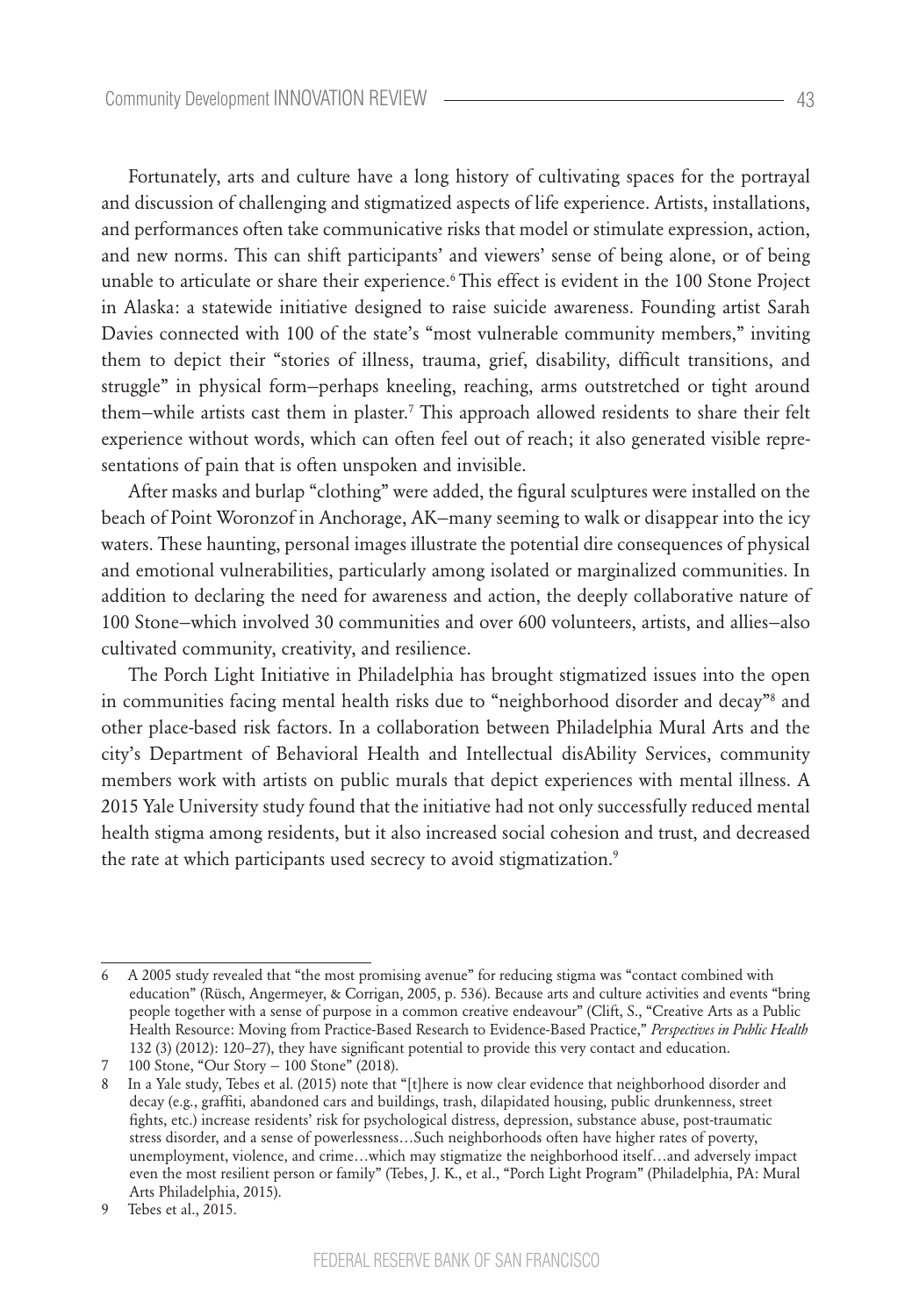### **Arts and Culture Can Help Address Trauma**

*"I have come to believe over and over again that what is most important to me must be spoken, made verbal and shared…" —Audre Lorde*

*"There is no greater agony than bearing an untold story inside you."—Maya Angelou*

In addition to emphasizing stigma reduction, the public health sector is working to better understand trauma and adverse experiences—which have a staggering impact on both individuals and communities.10 Not only have over 70 percent of individuals experienced at least one type of trauma,<sup>11</sup> but communities can also experience trauma as a whole-resulting from conflict, natural disasters, systemic oppression, the destruction of cultural practices, or "emotional and psychological wounds…carried across generations."12 Adding complexity to trauma research, adverse childhood experiences (ACEs)—poverty, sexual abuse, witnessing or experiencing violence, parental separation, parental incarceration, et cetera—have been called "the nation's most basic public health problem"13 due both to their ubiquity and their strong links to significant health concerns, such as heart disease, obesity, and substance use disorders.

Clearly, addressing trauma and ACEs at the community level will require innovative, multisector responses; many approaches to date have been initiated and enhanced through arts and culture. For example, the Breathing Lights project focuses on the combined community traumas of disinvestment and disrepair.14 Artists illuminated the windows of hundreds of vacant buildings in Albany, Schenectady, and Troy, NY, with warm, gently pulsing light mimicking human breathing. The idea was to infuse warmth and life into buildings that otherwise represented hopelessness, and to re-present them as livable spaces. These installations then amplified other aspects of the initiative, including "Building Reclamation Clinics" (to teach residents how to acquire vacant homes), policy roundtables (to address urban

<sup>10</sup> SAMHSA has defined trauma as resulting "from an event, series of events, or set of circumstances that is experienced by an individual as physically or emotionally harmful or life threatening and that has lasting adverse effects on the individual's functioning and mental, physical, social, emotional, or spiritual wellbeing (Substance Abuse and Mental Health Services Administration, "SAMHSA's Concept of Trauma and Guidance for a Trauma-Informed Approach" HHS Publication (July 2014): 27). They further note that "communities as a whole can…experience trauma" (p. 17).

<sup>11</sup> See Magruder, K. M., K. A. McLaughlin, & D. L. Elmore Borbon, "Trauma Is a Public Health Issue," *European Journal of Psychotraumatology* 8 (1) (2017). Trauma types identified by this study included interpersonal violence, accidents, collective violence, etc.

<sup>12</sup> UMN, 2018. This understanding helps illuminate the persistence of health disparities that exist according to race/ethnicity, geographic location, religion, sexuality, gender identity, and more.

<sup>13</sup> Emphasis in original; Anda, R. F., & V. J. Felitti, "Adverse Childhood Experiences and Their Relationship to Adult Well-Being and Disease: Turning Gold into Lead" (2012).

<sup>14</sup> Pinderhughes, H., R. A. Davis, & M. Williams, "Adverse Community Experiences and Resilience" (Oakland, CA: Prevention Institute, 2015). The authors identified crumbling infrastructure, dilapidated buildings, and displacement as symptoms of community trauma. In addition to presenting their own health risks (lack of safe housing, increased toxins, lack of space for physical activity), these built-environment factors produce ongoing mental health risks, in part because they communicate neglect, lack of safety, lack of investment, and hopelessness.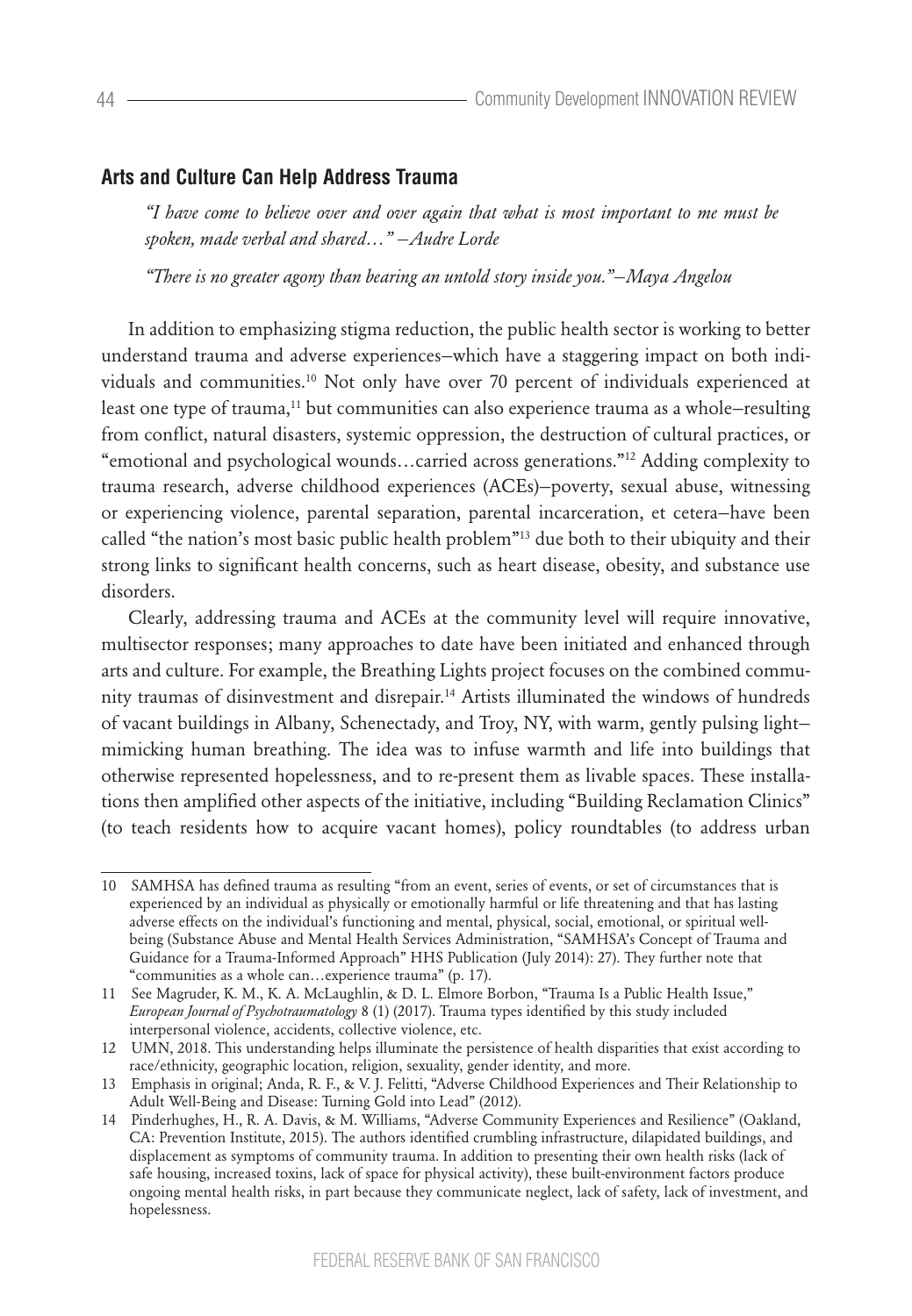blight), and a multi-city learning exchange. Since Breathing Lights' beginning in 2016, 18 percent of the installation-homes have been sold, local land banks have reported increased interest in buying or renovating buildings, and more regional leaders have committed to addressing neglect and disinvestment.

The One Poem at a Time project in the Smoketown neighborhood of Louisville, KY, addressed community trauma by challenging the negative messages and images presented to residents in daily life. Developed in 2017 by poet Hannah Drake of the Louisville-based arts agency IDEAS xLab, the initiative replaced dozens of negative and predatory advertisements on local billboards with positive photographs of Smoketown residents, combined with empowered, six-word poems written by community members. Residents then used the public nature of this initiative, and the civic engagement it generated, to advocate for policies preventing future predatory advertising in Smoketown.

Lastly, Broadway Housing Communities in upper Manhattan tackles trauma and ACEs on multiple levels through the incorporation of the arts into their developments. Their recent project in Sugar Hill offers affordable housing in a striking, mixed-use building designed by world-renowned architect David Adjaye; it brings to residents the health benefits of pleasing aesthetics and shifts the social imagination regarding supportive housing for low-income and formerly homeless residents.15 The project also hosts the Sugar Hill Children's Museum of Art & Storytelling on the ground floor, designed to provide a stimulating space for families to share in cultural programming and to meet the educational needs of the community's youngest children. The museum's emphasis on storytelling may help reduce trauma symptoms by supporting participants in the narration and reorganization of their experiences: a process linked to increased self-efficacy, self-esteem, and health benefits ranging from improved immune function to better grades.16 In addition, the museum's contributions to family connection, personal expression, and exploration nurture protective factors that can reduce ACEs and their impacts.

#### **Arts and Culture Can Help Address Specific Community Mental Health Concerns**

In addition to trauma, the public health sector is responding to pervasive mental health concerns, such as stress, depression, and substance use disorders. Each year, Americans report feeling more stressed, primarily from chronic sources, such as money, work, family responsi-

<sup>15</sup> The project includes 124 apartments, ranging from studio to three-bedrooms; all of these have been leased to low-, very low- and extremely low-income families and single adults; 25 of these households came from the NYC homeless shelter system (Broadway Housing Communities (BHC), "Sugar Hill Project" (2017)).

<sup>16</sup> For an introduction to the value of narrative and storytelling in addressing health and trauma, see Frattaroli, J., "Experimental Disclosure and Its Moderators: A Meta-Analysis," *Psychological Bulletin* 132 (6) (2006): 823– 65; Goodson, I., & S. Gill, Critical Narrative as Pedagogy (London: Bloomsbury, 2014); Pennebaker, J. W., "Telling Stories: The Health Benefits of Narrative," *Literature and Medicine* 19 (1) (2000): 3–18,; and Menzer, M., "The Arts in Early Childhood: Social and Emotional Benefits of Arts Participation" (Washington, DC: National Endowment for the Arts, 2015), among many others.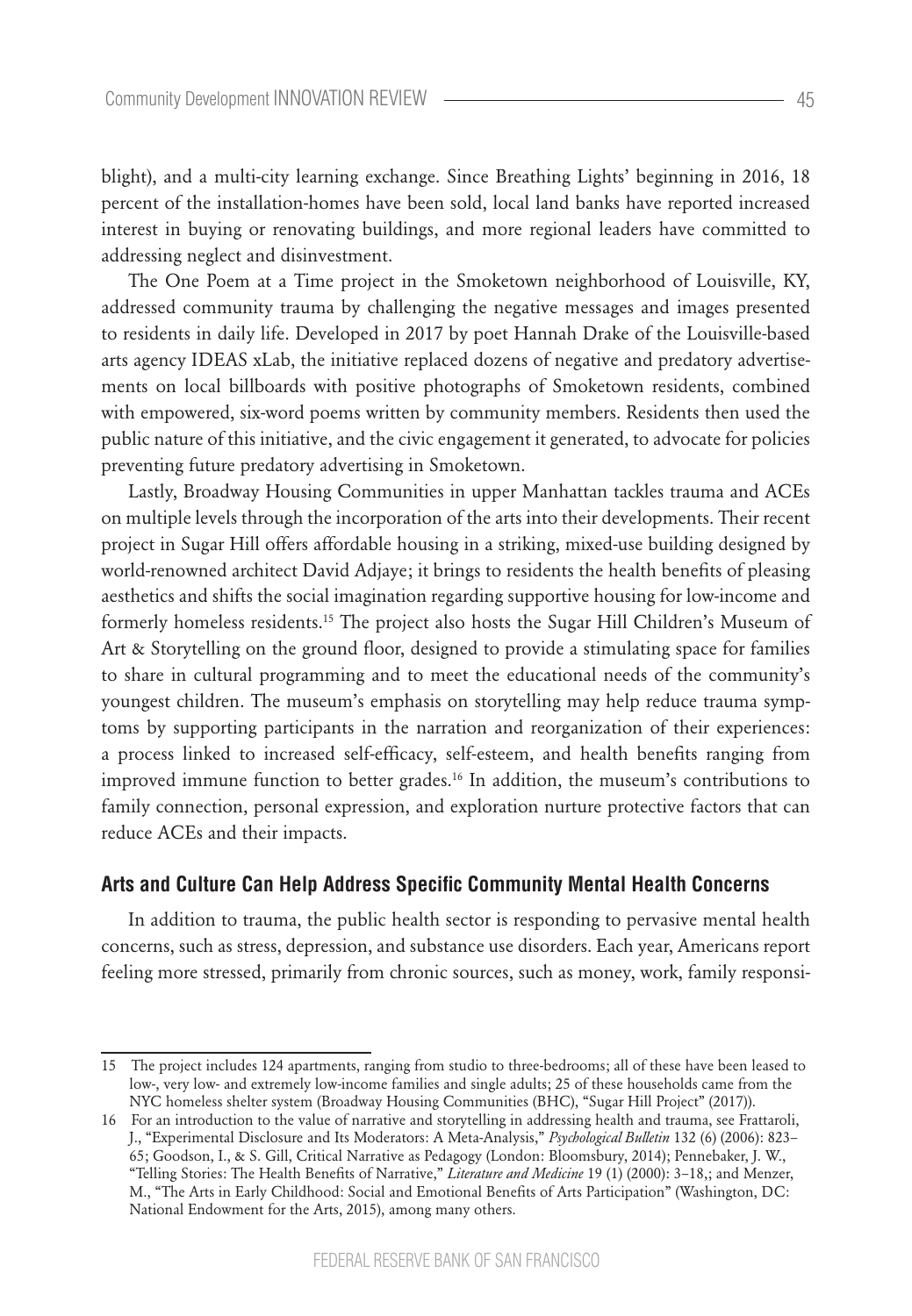bilities, health concerns, and the economy.17 And although chronic stress is quite common, it is also dangerous—increasing the risk of health problems, ranging from heart disease and chronic pain to severe anxiety and depression. Meanwhile, depression was declared the leading cause of disability worldwide18--resulting, at its worst, in suicide, which is currently the "second leading cause of death in 15-29-year-olds."19 Finally, addiction and substance use disorders present significant public health concerns due to their costs, multiple long-term effects, and increasing prevalence.<sup>20</sup> Risk factors for stress, depression, and substance use disorders include poverty, community violence, and lack of health care access—indicating the extent to which these issues are affected by place. An increasing public recognition of the importance of mental health in community well-being has led to calls for improved education, dialogue, and access to therapeutic options, which many creative placemaking projects have provided.

For example, Urban Voices on Skid Row in Los Angeles is a choral project designed for "individuals disenfranchised by homelessness, mental health issues, and unemployment."21 Although its public performances challenge stigma related to homelessness, the project's primary goal is to provide the direct mental and physical benefits that are linked to choral singing—including reduced stress and muscle tension, improved mood, and positive social connection.22 Similarly, the program organizer for the Mural Arts Project in New York took an explicit arts therapy view. Her goal was not only to reduce social isolation resulting from depression and stigma, but to benefit participants immediately through the healing process of artmaking itself.23

Finally, the Appalachian Artisan Center has launched its Culture of Recovery project in Knott County, KY, which currently ranks fifth nationwide for opioid hospitalizations. A collaboration with the nearby Hickory Hill Recovery Center, Knott County Drug Court, and Eastern Kentucky Certified Employment Program, the project uses arts engagement as a holistic approach to recovery—with activities including painting, journal-making, songwriting, luthiery, ceramics, and blacksmithing. The initiative was rooted in "evidence that

<sup>17</sup> Note that the burden of stress can accumulate across one's lifetime and across generations (Yehuda, R., et al., "Influences of Maternal and Paternal PTSD on Epigenetic Regulation of the Glucocorticoid Receptor Gene in Holocaust Survivor Offspring," *American Journal of Psychiatry* 171 (8) (2014): 872–80), and experiences of discrimination are linked to higher levels of stress (American Psychological Association, 2016). These impacts contribute to ongoing health disparities.

<sup>18</sup> See United Nations, "UN Health Agency Reports Depression Now 'Leading Cause of Disability Worldwide.'" (2017), and World Health Organization (WHO), "Depression: Key Facts" (2018).

<sup>19</sup> WHO, 2018.

<sup>20</sup> Echoing WHO's report about depression, the Substance Abuse and Mental Health Services Administration (SAMHSA) indicated that by 2020, "mental and substance use disorders will surpass all physical diseases as a major cause of disability worldwide" (SAMHSA, 2018).

<sup>21</sup> Urban Voices Project, "Urban Voices Project — Using Music to Transform Lives" (2018).

<sup>22</sup> See Urban Voices Project, 2018. Also, Clift (2012) found that choral singing increased participants' "sense of mental and physical well-being, even among people dealing with health and well-being challenges due to ill health, bereavement and stress in their personal lives" (p. 123).

<sup>23</sup> Gordon, E., "The Mural Arts Project Uses Street Art to Start Conversations about Mental Illness in NYC" (2017).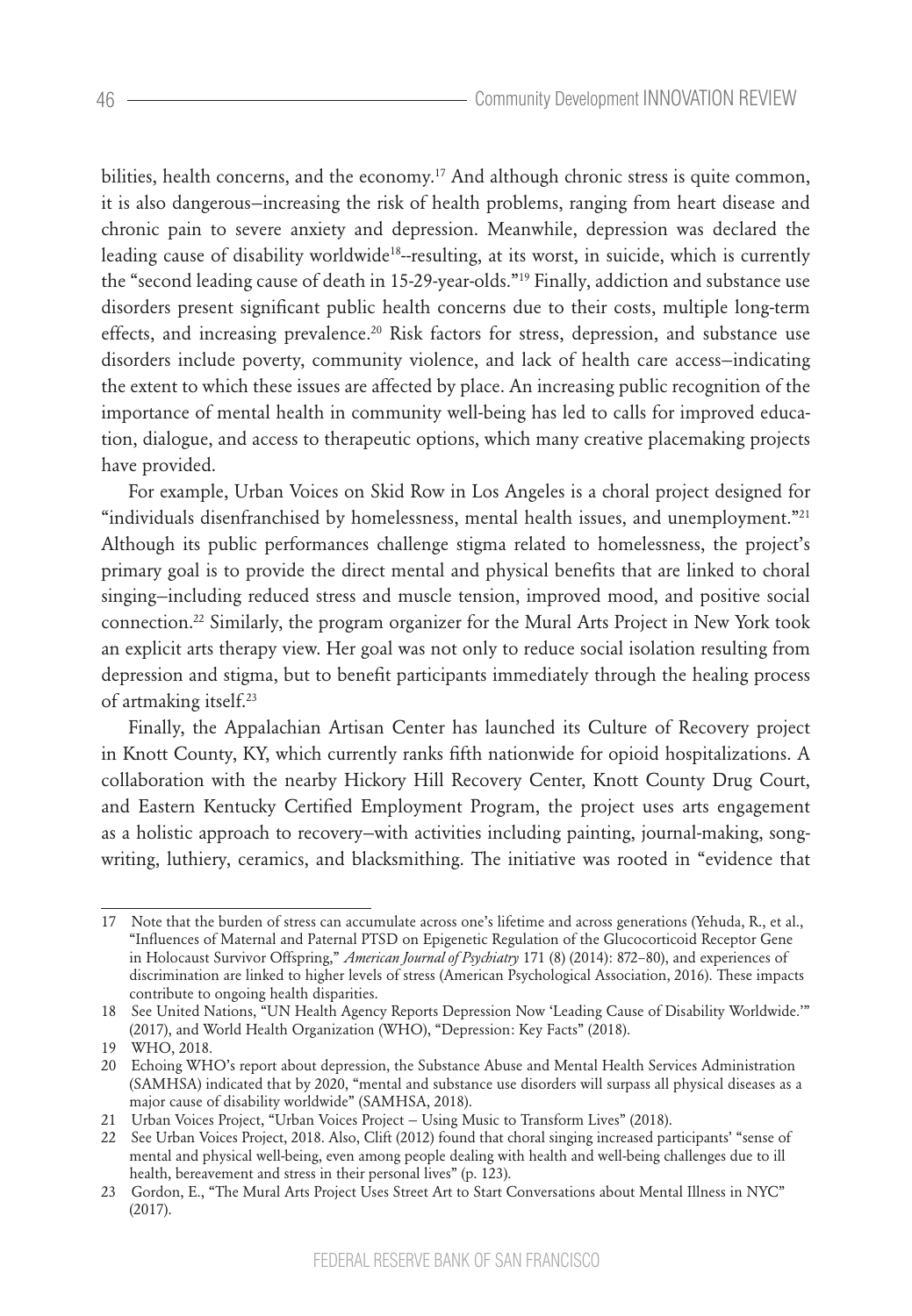building connections and expression through art can give a struggling individual a sense of purpose, direction, and achievement."24 By combining this therapeutic-arts approach with social connections and organizational partners, Culture of Recovery positions itself to generate local cultural shifts and community-level health outcomes.

#### **Arts and Culture Can Nurture Cultural Identity and Social Connection**

The final category of mental health in which creative placemaking appears particularly promising is cultural identity—understood as a sense of self and of social connection grounded in a shared culture and history. Positive cultural identity has been shown to "protect against mental health symptoms and buffer distress prompted by discrimination,"25 particularly among populations that have historically been marginalized or oppressed. Because of this linkage, the nurturing and sustainment of cultural identity is a critical aspect of public health and community development efforts.

Many creative placemaking projects have pursued this work via built-environment initiatives. For example, the Boston Chinatown Neighborhood Center is building an arts-based center to preserve cultural assets and cultivate connections among Chinatown residents. This is particularly vital during a time of community uncertainty due to market pressures and the accompanying potential for residential and cultural displacement.

The Heritage Arts Trail in Santo Domingo Pueblo, NM, has sought to increase economic opportunity26 by integrating traditional native cultural identity into infrastructure and transportation plans. A large percentage of the Pueblo's residents are artists, but they lacked spaces to display and sell their work. And despite being 1.5 miles from a rail line that provides access to urban centers and economic opportunities, the Pueblo lacked pedestrian access to the station. So in 2014, plans were drawn up for a pedestrian trail that would include six artist nodes along the path for resting and lingering—and for artists to showcase traditional and contemporary art. By incorporating these nodes, the trail enhances future growth opportunities by linking them to the Pueblo's tradition of arts, craftsmanship, and entrepreneurship.

In Wisconsin, the Menominee Nation is addressing low graduate rates, high ACE scores, and historical trauma by increasingly incorporating positive cultural identity into trauma-informed education. For example, a middle school science teacher combines class units about the planting process with traditional Menominee stories, to teach students the

<sup>24</sup> Evans, J., "AAC Project 'Culture of Recovery' Receives Funding from ArtPlace America" (2017).

<sup>25</sup> See Shepherd, S. M., et al., "The Impact of Indigenous Cultural Identity and Cultural Engagement on Violent Offending," *BMC Public Health* 18 (1) (2018): 50. Cultural identity can also generate self-esteem and a sense of belonging, two protective factors against stress and depression (Kids Matter, 2015).

<sup>26</sup> Economic opportunity has been shown to be "a robust, independent predictor of health." In fact, "[a]n increase in economic opportunity from the lowest to the highest quintile" in the United States was associated with "a 16.7% decrease in mortality" (Venkataramani, A. S., et al., "Economic Opportunity, Health Behaviors, and Mortality in the United States," *American Journal of Public Health* 106 (3) (2016): 478–84).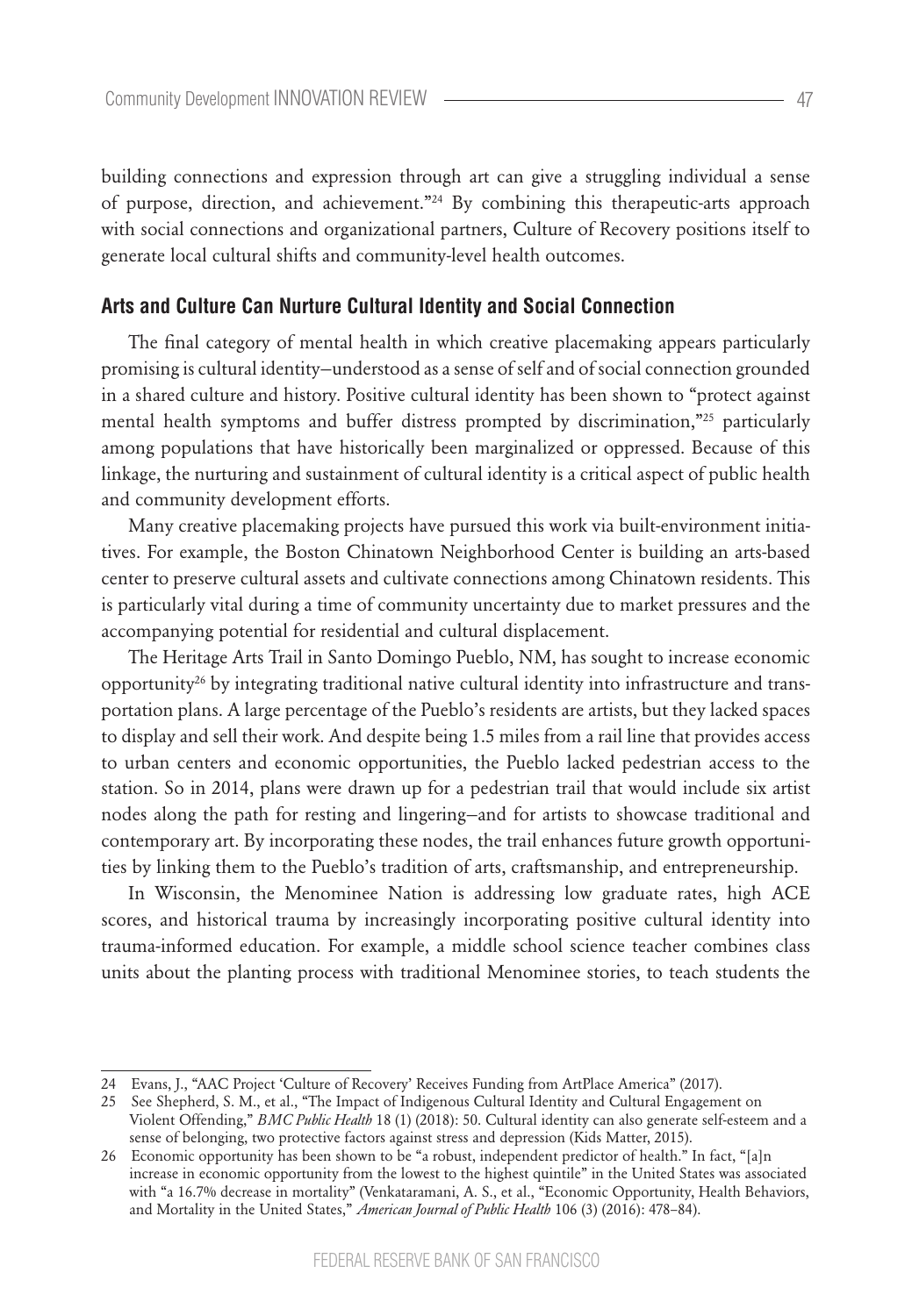historic, cultural connections between them, their ancestors, and the earth.<sup>27</sup> Educators hope these connections help sustain students' interest in education while cultivating a sense of purpose and belonging. The singular capacity for creative placemaking projects to nurture positive cultural identity confirms the value of research and investment at the intersections of community development, public health, and the arts.

## **Next Steps: Exploration and Field-Building**

*"I don't believe any longer that we can afford to say that it is entirely out of our hands. We made the world we are living in and we have to make it over."*—*James Baldwin*

To that end, we offer in closing some recommendations and opportunities for continued exploration. First, although the four mental health categories we highlighted often incorporate distinct goals and outcomes, they are deeply and intuitively connected—not only to one another, but to numerous public health priorities. This is a reflection both of the complexity and expressivity of the arts and of the holistic, social-ecological nature of health.<sup>28</sup> The resulting "confounding factors" can present difficulties for researchers—leaving cause and effect frustratingly out of reach. However, to us they also signal the profound potential of arts-based initiatives to help us learn and benefit from the inevitable overlap of lived experience with lived experience.

In an effort to both deepen and promote cross-disciplinary approaches to community well-being, and to build on the initial research excerpted here, ArtPlace recently launched Creating Healthy Communities: Arts + Public Health in America in partnership with the University of Florida Center for Arts in Medicine. The two-year national research initiative is designed to accelerate the collaboration of arts, public health, and community development practitioners seeking to build healthy communities in alignment with national public health goals.29 Readers are encouraged to join and follow this initiative, contributing your vision and experience to a growing field. Meanwhile, it is our hope that the work described here ignites our collective imagination, stimulating the curiosity and creativity that fuel innovation, social progress, and equitable approaches to community-based work. The infusion of community development practice with arts and culture may help reintegrate us as individuals, community members, health care consumers, and contributors to a diverse and dynamic polity.

<sup>27</sup> While learning about the planting process, students learn the Menominee story of "the three sisters"—corn, beans, and squash—and discuss their ancestors' knowledge of agricultural science. Readers can find more about the three sisters at https://www.theatlantic.com/sponsored/robert-wood-johnson-foundation-2015/ tribes-path-to-health-heal-invisible-wounds/661/ (RWJF, 2018).

<sup>28</sup> For example, projects like 100 Stone, designed to reduce stigma, could also urge policy-level changes related to infrastructure or community resources. Similarly, the Breathing Lights and the Santo Domingo Trail projects were originally designed to improve health by tackling housing and economic opportunity; their relevance to mental health concretizes the connections among the body, its environment, and mental health.

<sup>29</sup> Led by a team of Center for Arts in Medicine research scholars, the initiative will bring together an inclusive array of existing initiatives and thought leaders to establish clear theoretical constructs, standardized research protocols, a framework for evidence-based practices, and an open-access research database of arts in public health resources. Visit the Creating Healthy Communities website for a list of convenings and webinars.